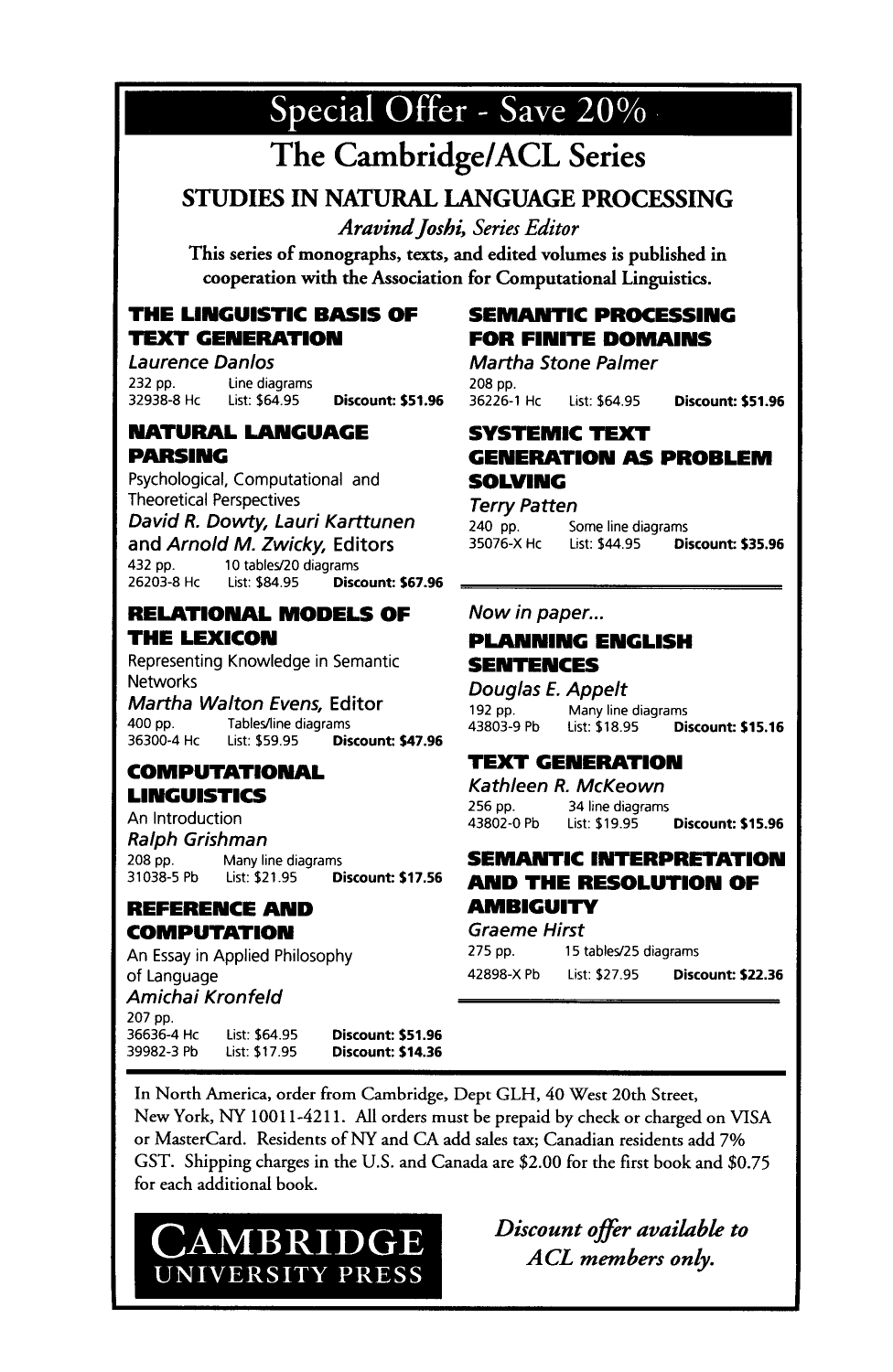#### *Original in Paperback*  **THE MINIMALIST PROGRAM**

Noam *Chomslq/* 

*The Minimalist Program* consists of four recent essays that attempt to situate linguistic theory in the broader cognitive sciences. Building on the theory of principles and parameters, the minimalist framework takes Universal Grammar as providing a unique computational system, with derivations driven by morphological properties, to which the syntactic variation of languages is also restricted.

Current Studies in Linguistics 300 pp. \$20.00 paperback (August)

#### **ENGLISH SYNTAX Second Edition**

*C. L. Baker* 

*English Syntax* is an authoritative, selfcontained introduction to the subject for students who have had no prior coursework in syntactic theory. In this revised edition, there are changes in almost every chapter, including a large number of new exercises and several new subsections.

672 pp., 348 illus. \$27.50 paperback

#### **LANGUAGE IN ACTION Categories, Lambdas, and Dynamic Logic**

*Johan van Benthem* 

*Language in Action* demonstrates the viability of mathematical research into the foundations of categorial grammar. Since its initial publication it has become the classic work in the foundations of categorial grammar. A new introduction to this paperback edition updates the open research problems and records relevant results through pointers to the literature.

360 pp. \$30.00 paperback (May}

#### **To order call tell-free 1-800-356-0343 (US & Canada) or (617) 625-8569. MasterCanl & VISA accepted. Prices will**  be higher outside the U.S and are subject to change **without n@ce.**

**MIT Press catalogs are now available on line: http://www.mitpress.mit.edu**  *gopher://in6cinfor.corn* 

### THE

**WORD** 

ON

# **LANGUAGE**

#### **REPRESENTING TIME**  IN **NATURAL LANGUAGE The Dynamic Interpretation of Tense and Aspect**

*Alice G. B. ter Meulen* 

Alice ter Meulen integrates current research in natural language semantics, with detailed analyses of English discourse, and logical tools from a variety of sources into an information theory that provides the foundation for computational systems to reason about change and the flow of time.

A Bradford Book 176 pp., 23 illus. \$22.50 (May)

#### **ELECTRIC WORDS Dictionaries, Computers, and Meanings**

*Yorick A. Wilks, Brian M. Slator, and Louise Guthrie* 

*Electric Words* is the first general survey of and introduction to the entire range of work in lexical linguistics and corpora in the broader fields of natural-language processing and artificial intelligence.

ACL-MIT Press Series in Natural Language Processing. A Bradford Book 288 pp. \$32.50 (July)

#### **THE MIT PRESS**

**55 Hayward Street, Cambridge, MA 02142 & Fitzroy House, 11 Chenies Street, London WCIE 7ET, England**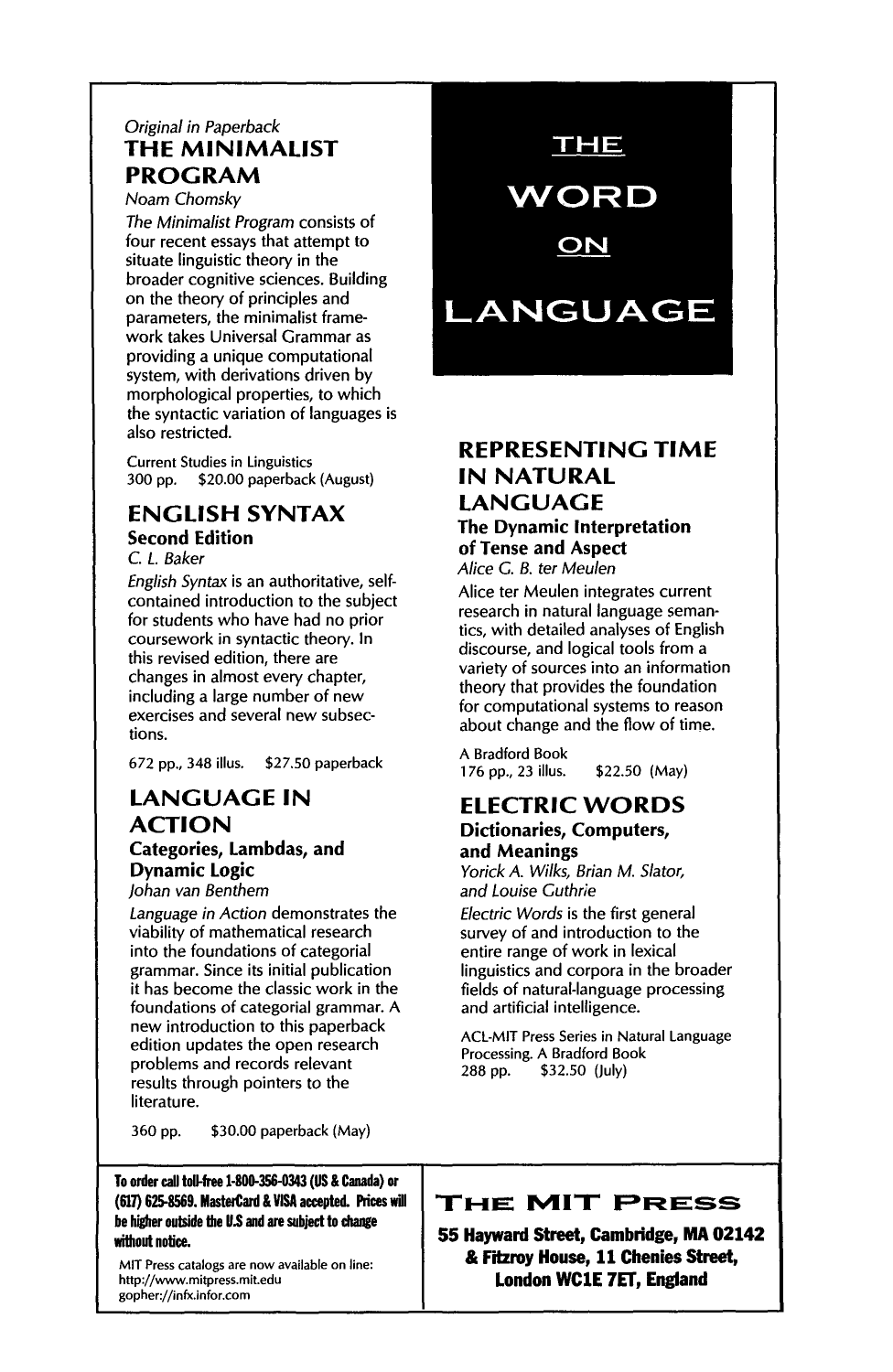#### **• Editor:**

**Jacques Mehler,** *Laboratoire de Sciences Cognitives et Psycho/inguistique, 54 Boulevard Raspail, 75006 Paris, France* 

#### **• Associate Editors:**

**Thomas G, Bever,** *Department of Psychology, University of Rochester, Rochester, NY 14627, USA,*  **John** Morton, *MRC Cognitive Development Unit, 17 Gordon Street, London WC1H OAH,* UKand **Steven Pinker,** *Department of Brain and Cognitive Sciences, M.I. T., Cambridge, MA 02139, USA* 

#### **• Editorial Associate:**

**Susana Franck,** *Laboratoire de Sciences Cognitives et Psycholinguistique, 54 Boulevard Raspail, 75006 Paris, France* 

#### **• AUDIENCE**

Psychologists, Linguists, *Neuroscientists,* Ethologists, Philosophers, Epistemologists, Experts in Artificial Intelligence.

#### **• AIMS AND SCOPE**

*Cognition* is an international journal publishing theoretical and experimental papers on the study of the mind. Contributions include research papers in the fields of psychology, linguistics, computer science, *neuroscience,*  mathematics, ethology and philosophy.

#### Send this form to your regular supplier or to

**ELSEVIER SCIENCE B.V.**  P.O. Box 103 1000 AC Amsterdam The Netherlands Fax: (+31-20) 5862 616

Customers in the USNCanada, send to **ELSEVIER SCIENCE INC.** 

Attn. Judy Weislogel P.O. Box 945 New York,

NY 10160-0757

- **Q** Please send me a FREE inspection copy of **COGNITION**
- Please enter my 1995 subscription to **COGNITION**
- $\Box$  Yes, I would like to be on your Mailing List: (mailing code 08250: Cognitive Science)

# **COGNITION**

**International Journal of Cognitive Science** 

**Commenced publication 1972** 





**ELSEVIER**  (An Imprint of Elsevier Science)

#### Only papers that meet the highest standards of quality in the relevant disciplines are published. The journal includes research papers, short experimental reports, review monographs, discussions and replies. It also serves as a forum for discussion of every aspect of cognitive science as a field. From time to time the journal publishes special issues on flourishing research areas such as connectionism, literacy and the biology of cognition. *Cognition* publishes many of the most important papers in cognitive science and is the premier international and interdisciplinary journal in the field. It is required reading for anyone who wishes to keep up to date in this exciting research area.

#### **• ABSTRACTED/INDEXED IN**

Biological Abstracts/BIOSIS PREVIEWS, Child Development Abstracts and Bibliography, Computer Abstracts, Current Contents: Social & Behavioral Sciences, EIC Intelligence, Linguistic Inquiry, Psychological Abstracts / PsycINFO, Social Sciences Citation Index, Sociological Abstracts.

#### **• 1995 SUBSCRIPTION DATA**

**Volumes 54-57 (in 12 issues) Price: Dfl. 1260.00 (US\$663.00) ISSN 0010-0277** 

#### **ORDER FORM**

Payment Enclosed: (Bank Draft / Eurocheque / International Money Order / Postal Cheque / Official Purchase Order Form)

Please send me a pro forma invoice

| Charge my credit card: |  |  |  |
|------------------------|--|--|--|
|------------------------|--|--|--|

|  |  | DAccess DEurocard DVisa DAmerican Express OMasterCard |  |
|--|--|-------------------------------------------------------|--|
|  |  |                                                       |  |
|  |  |                                                       |  |
|  |  |                                                       |  |
|  |  |                                                       |  |
|  |  |                                                       |  |
|  |  |                                                       |  |

The Dutch Guilder price(s) (Dfl.) applies worldwide, except in the Americas (North,<br>Central & South America). US \$ price(s) quoted applies in the Americas only. Customers<br>in the European Union should add the appropriate VA *the price(s).*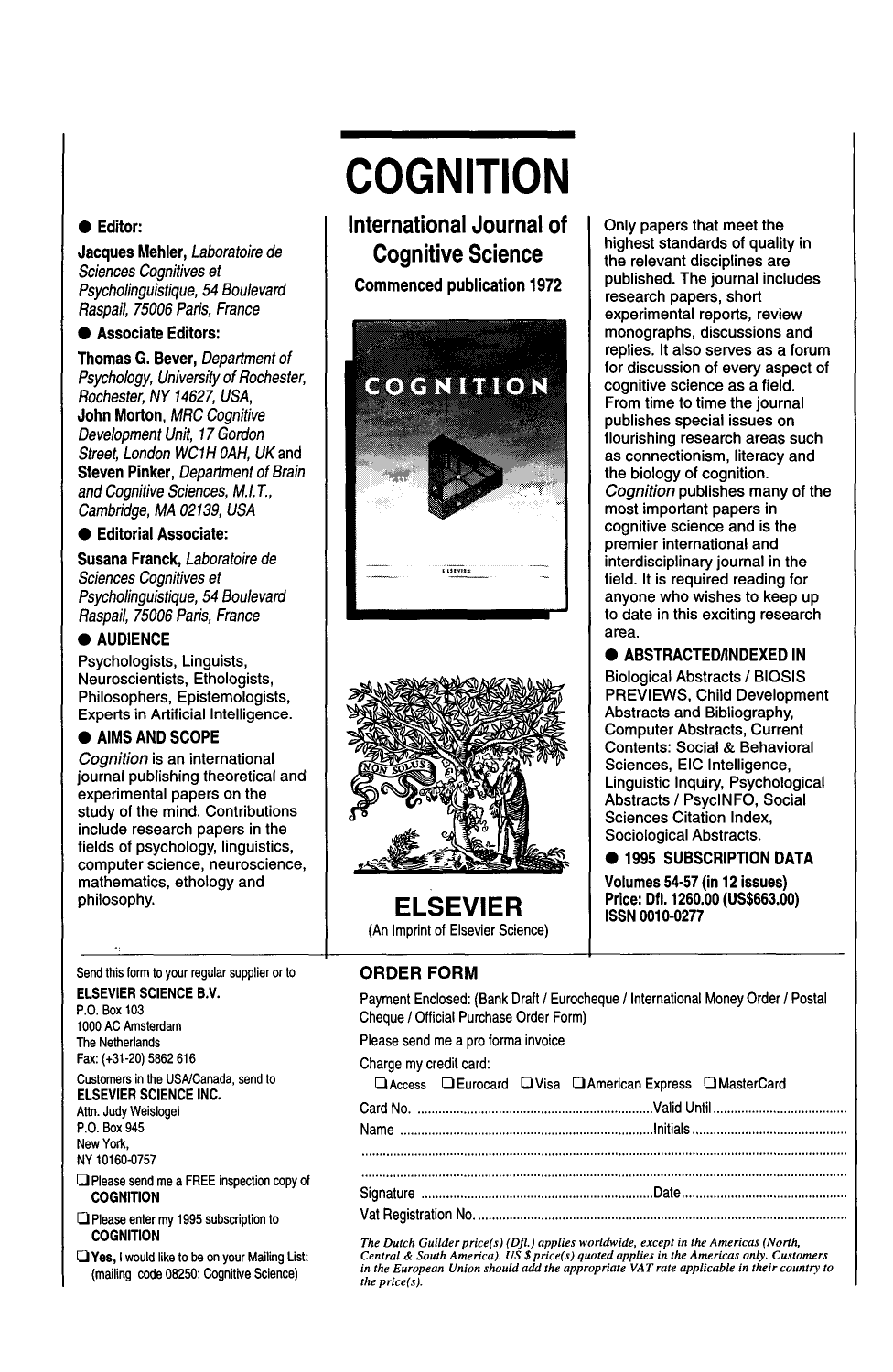# **Machine Translation**

Editor: Sergei Nirenburg, *Computing Research Laboratory, Las Cruces, NM, USA* 

Book Review Editor: **Harold Somers,** *Centre forComputationalLinguistics, UMIST, Manchester, UK* Software **Review Editor: Joerg** Schuetz, */A/,* 

*Saarbr~cken, Germany* 

*Machine Translation* publishes high-quality technical articles dealing, in a theoretical, descriptive, or computational aspect, with ANY topic that contributes to the advance of machine translation and machine-aided translation. The following list, though by no means exhaustive, suggests the major fields of interest:

- machine translation
- human-aided machine translation
- machine-aided human translation systems
- theory and methodology of translation

- natural language parsing - morphological, syntactic, semantic and pragmatic - as it pertains to machine translation

- natural language generation, as it pertains to machine translation
- all aspects of acquisition, representation and use of linguistic and encyclopedic knowledge for translation
- lexicographic support for translation, including machine-readable dictionaries
- machine translation as an application of theoretical linguistics: theories of syntax, semantics and pragmatics, as they pertain to translation
- actual computationally relevant descriptions of various syntactic and semantic phenomena in particular languages, and, especially, comparative and contrastive linguistics studies of such phenomena in sets of languages
- machine translation as an application area of artificial intelligence
- sub-languages, restricted domains and machine translation
- data models and database management for machine translation
- computational system architectures for machine translation

- programming and knowledge representation languages useful for machine translation

- computational tools for machine translation

- human engineering aspects of machine translation systems (computing environments)

**-** organization, management and evaluation of machine translation projects.

#### **Subscription Information** ISSN 0922-6567

1995, Volume 10 (4 issues) Subscription Rate: NLG 383.00 / USD 219.00. Private Subscription Rate: NLG 192.00 / USD 103.00. Special rate for ACL members: NLG 162.00 / USD 82.00.Prices are including postage and handling.

P.O. Box 322, 3300 AH Dordrecht, The Netherlands P.O. Box 358, Accord Station, Hingham, MA 02018-0358, U.S.A.

## **Journal Highlight**

**Kluwer** 

**academic** 

**publishers**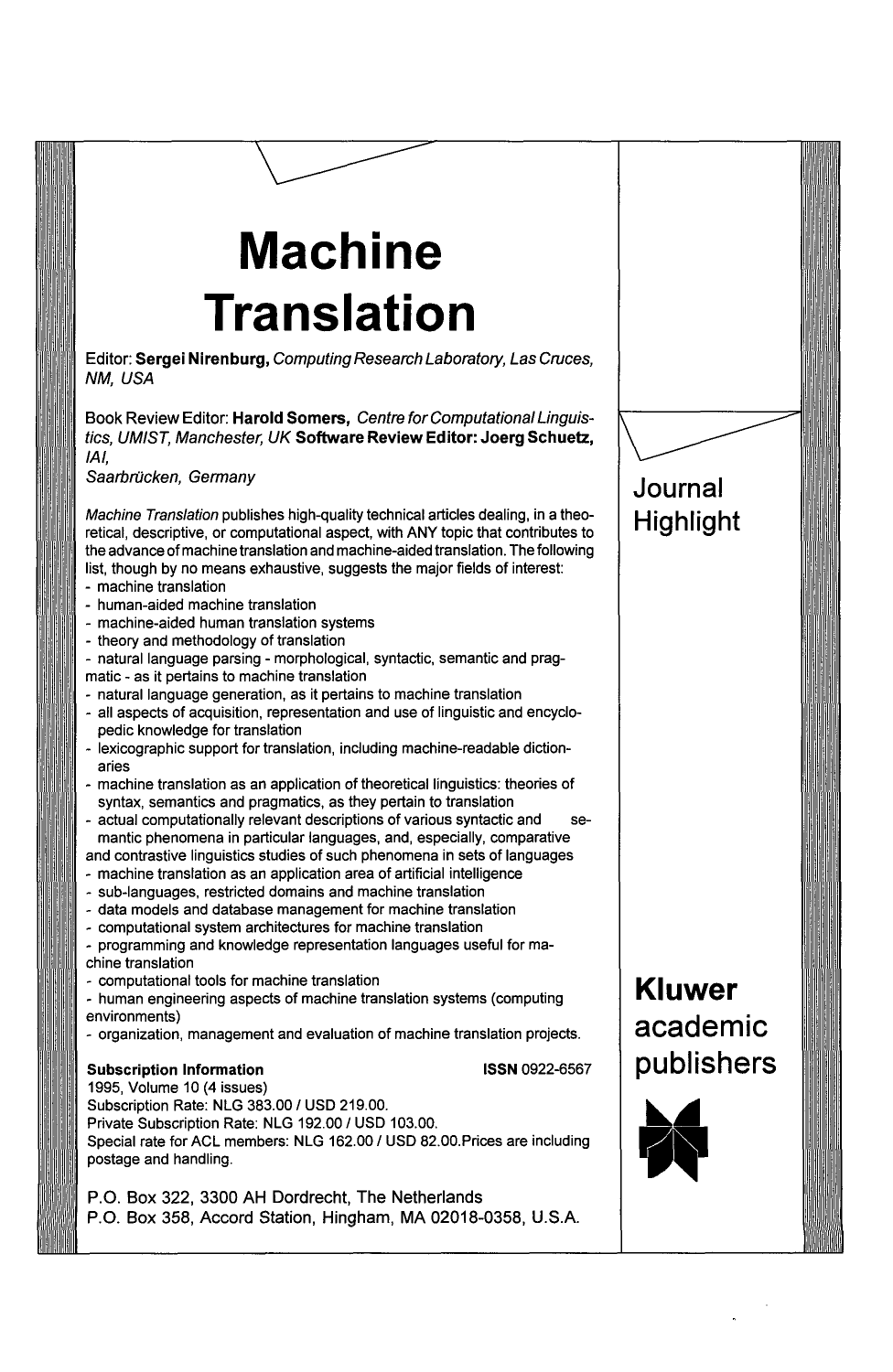*The One-Stop Database for Linguistics and Language Research* 

# **AS THE WORD**  I'I IKNS

ōban

 $r$ adi $\tau_{\rm mag}$ 

*Whirling through our* mad-paced lives remains the has communication and often, miscommunication. For those tracking trends or collecting data on linguistics and its diverse subfields, only *Linguistics and Language*  **Behavior Abstracts** (LLBA) offers a comprehensive overview of the field from a single source.

*For 30 years,* information professionals and scholars have turned to LLBA, updated five times annually, as a major reference tool. The database provides worldwide coverage of journal articles, books, book chapters, book reviews

Now, the entire LLBA database, plus the *Thesaurus* of Linguistic *Indexing Terms,* is available on D-ROM from SilverPlatter, online from CD-Plus and DIALOG, and on magnetic tape for lease.

*Not only*  are linguists onsulting LLBA, but so too are psychologists, literacy experts, audiologists, learning disability practitioners, language

therapists and dozens of other professionals in related fields.

*Call us today.* Together, we can explore the media that best fits your needs. And put you in touch with the full

that focus on both theory **LLE** linguistics information all and applied research.  $\blacksquare$   $\blacksquare$   $\blacksquare$  from just one source.

and relevant dissertations . The spectrum of language and

*Linguistics and Language Behavior Abstracts* 

**P.O. Box 22206, San Diego, CA 92192-0206 • 619/695-8803 • FAX 695-0416 • Internet socio@cerf.net**  ©1994 Sociological Abstracts, Inc.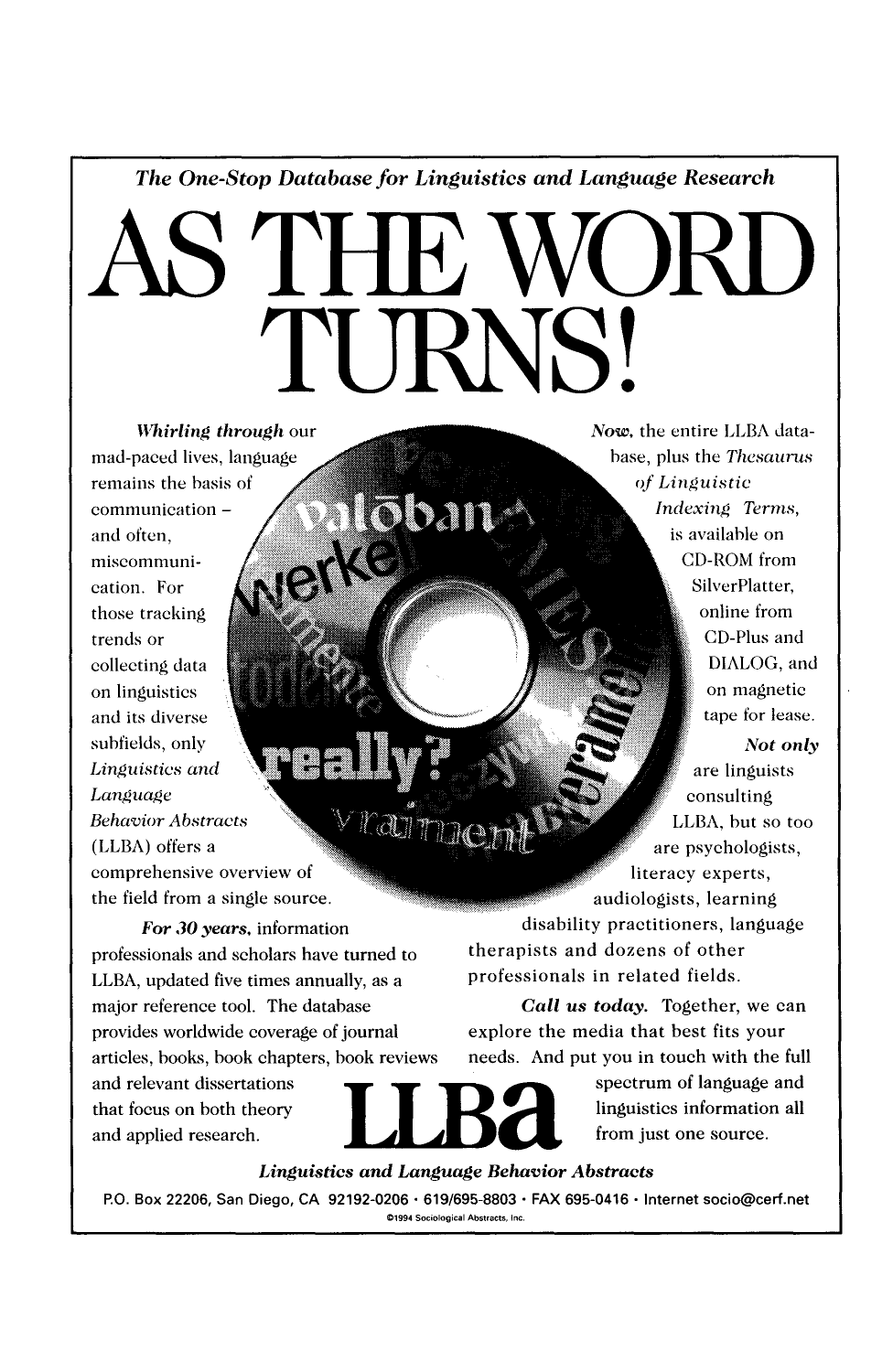#### *Association for Computational Linguistics*  **1995 MEMBERSHIP, CHANGE OF ADDRESS, AND ORDER FORM**  *New Address for ACL Office*  **MEMBERSHIP**

Membership in the *Association for Computational Linguistics* is for the calendar year, regardless of when dues are paid. Membership includes a full year of the ACL journal **Computational Linguistics**, reduced registration at most ACL-sponsored conferences, and discounts<br>on ACL-sponsored publications. **A late payment fee will be charged for renewals rec** members. Institutions subscribe to the journal through MIT Press Journals, 55 Hayward Street, Cambridge, MA 02142 USA; +1-617-253-<br>2889 phone; 258-6779 fax; journals-orders@mit.edu email. Back issues and proceedings are av can be made in Europe and Japan as well as the U.S. **Read the directions under the heading PAYMENT below** carefully, *Identify*  institutional affiliation, if it is not part of your address. Also provide telephone country & region codes and e-mail address, even if you have done so before. Write legibly, please!

| <i><b>FULL NAME</b></i> |
|-------------------------|
|                         |

| - - - - - - - - - - - -<br>(first/given names)      | (last/family names) |  |
|-----------------------------------------------------|---------------------|--|
|                                                     |                     |  |
|                                                     |                     |  |
|                                                     |                     |  |
|                                                     |                     |  |
| INSTITUTION                                         |                     |  |
|                                                     |                     |  |
| CREDIT CARD INFORMATION: VISA and MASTERCARD only * |                     |  |
|                                                     |                     |  |
| $CARD NUMBER$ $\qquad \qquad$                       |                     |  |

*TOTAL PAYMENT* (for Dues, Walker and International Funds, Back Issues, Supplements, and Proceedings) \$

• **Please correct any** errors in **the label provided.** *Provide prompt notification of address changes; copies returned because of bad addresses will not be remailed until a \$5.00 postage and handling fee is remitted.* 

**MEMBERSHIP DUES FOR 1995:** Dues for *Regular Members are* \$50. Couples with the same mailing address may come *Joint Members*  for 860; they will receive only one set of publications, but each will be eligible for all other member benefits. Students taking *a full-time program of courses* and *not earning a regular income* may become *Student Members* for \$30 **WITH** COPY OF **CURRENT STUDENT**  L!~. Students who are not *StudentMembers* and pay at the Regular rate can still participate in student activities as *Student-Employed.* Retired Members and *Unemployed Members* pay \$30. Surface mailing costs are included in the membership dues.

 $\Box$  Regular (\$50)  $\Box$  Joint (\$60)  $\Box$  Student (\$30)  $\Box$  Student-Employed (\$50)  $\Box$  Retired (\$30)  $\Box$  Unemployed (\$30)

*DUES \$\_\_* 

*1st class or air* (\$10 U.S., Canada, Mexico; \$25 elsewhere): *OPTIONAL DUES MAILING \$\_\_ Renewals received after 1 April 1995 pay \$10 additional postage & handling fee LA TE PAYMENT FEE \$\_\_* 

#### *TOTAL DUES PAYMENT \$*

**INTERNATIONAL** FUND: This fund makes ACL memberships and publications available to colleagues who have difficulty in using their national currencies for international transactions or for whom membership would otherwise be impossible. Contributions may be taxdeductible; check local regulations.

*INTERNATIONAL FUND \$\_\_*  THE **DON AND BETTY WALKER INTERNATIONAL STUDENT FUND:** This fund was set up to honor Don and Betty Walker. It will help support student travel to ACL meetings. Contributions may be tax-deductible, and companies may provide matching funds; check local regulations. Make checks payable to "THE WALKER FUND". Visa and Mastercard payments are also accepted. Payment can be made by e-mail to the ACL office in the US.

*WALKER FUND \$.\_\_* 

#### **JOURNAL BACK ISSUES AND PROCEEDINGS**

JOURNAL **BACK ISSUES:** Back issues of Computational Linguistics are available from the *A CL,* as are two supplements; a *Directory of Graduate Programs in Computational Linguistics,* 3rd edition, and a *Survey of Computational Linguistics Courses,* revised in 1993. Surface mailing costs are included in the prices; additional charges for 1 st class or air delivery are noted. Institutions must order back issues for 1988 and following years through MIT Press Journals; see addresses above. ORDERS BY **MEMBERS FOR USE IN LABORATORIES OR LIBRARIES MUST BE PAID FOR AT THE "OTHERS" RATE.** 

| 1980-1994 VOLUMES— CIRCLE YEARS (1980-1990: Members \$30; others \$60 / 1991-1994: Members \$40; others \$80) |                              |  |  |  |
|---------------------------------------------------------------------------------------------------------------|------------------------------|--|--|--|
| 1980 1981 1982 1983 1984 1985 1986 1987 1988 1989 1990 1991 1992 1993 1994                                    | BACK ISSUES \$_______        |  |  |  |
| (Institutions must order 1988-1994 through MIT Press Journals)                                                |                              |  |  |  |
| Ist class or air (each year: \$10 U.S., Canada, Mexico; \$25 elsewhere):                                      | BACK ISSUE MAILING \$        |  |  |  |
| <b>SUPPLEMENTS— CHECK ITEMS (Members \$15; other \$30):</b>                                                   | SUPPLEMENTS \$               |  |  |  |
| $\Box$ 1992 Directory of Graduate Programs $\Box$ 1993 Survey of Courses                                      |                              |  |  |  |
| <i>Ist class or air (each: \$5 U.S., Canada, Mexico: \$10 elsewhere):</i>                                     | <b>SUPPLEMENT MAILING \$</b> |  |  |  |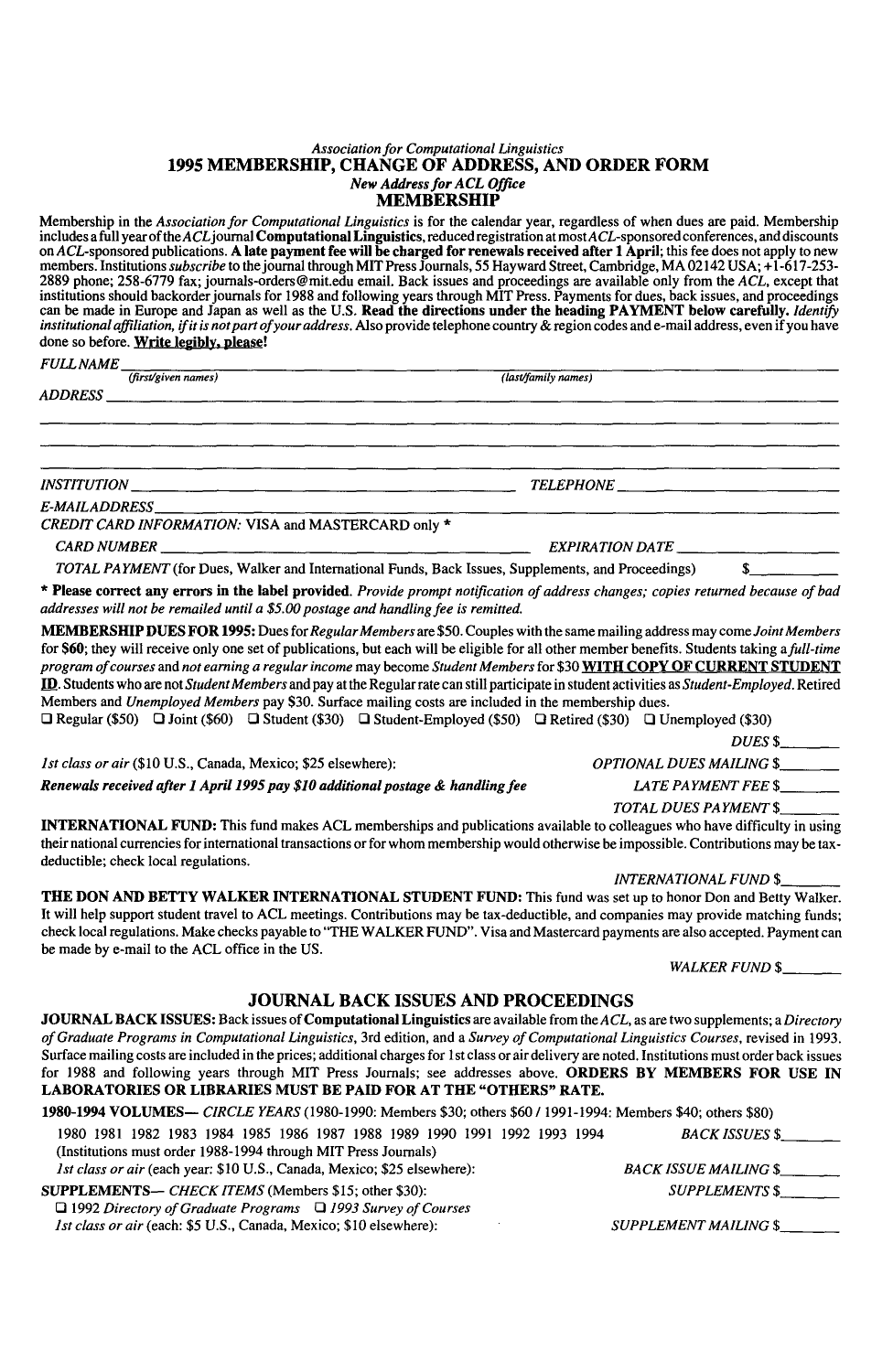PROCEEDINGS: Proceedings are available for the *ACL* conferences listed below. COLING proceedings for 84, 88, 90. 92 and 94 should be ordered through the *ACL.* Surface mailing costs are included in the prices; additional charges for 1st class or air delivery are noted. ORDERS BY MEMBERS FOR USE IN LABORATORIES OR LIBRARIES MUST BE PAID FOR AT THE "OTHERS" RATE: ACL PROCEEDINGS (each proceedings: Member \$30; other \$60): *PROCEEDINGS \$.\_\_ 1st class or air* (each proceedings: \$10 U.S., Canada, Mexico; \$25 elsewhere): *MAILING \$\_\_ A CL ANNUAL MEETINGS*  **a** 17th, San Diego, 1979 **a** 18th, Philadelphia, 1980 **a** 19th, Stanford, 1981 **a** 20th, Toronto, 1982 I:] 21st, Cambridge, 1983 --22nd, see COLING-84 below O 23rd, Chicago, 1985 O 24th, New York, 1986 O 25th, Stanford, 1987 O 26th, Buffalo, 1988 I:] 27th, Vancouver, 1989 [2] 28th, Pittsburgh, 1990  $\Box$  **29th, Berkeley, 1991**  $\Box$  30th, Newark, 1992  $\Box$  31st, Columbus, 1993  $\Box$  32nd Las Cruces, 1994 [ $\Box$  33rd, Cambridge, 1995 (August delivery) *CONFERENCES ON APPLIED NATURAL LANGUAGE PROCESSING*  17 First, Santa Monica, 1983 F) Second, Austin, 1988 D Third, Trento, 1992 O Fourth, Stuttgart, 1994 *EUROPEAN CHAPTER CONFERENCES*  [:l First, Pisa, 1983 12] Second, Geneva, 1985 17 Third, Copenhagen, 1987 O Fourth, Manchester, 1989  $\Box$  Fifth, Berlin, 1991  $\Box$  Sixth, Utrecht, 1993  $\Box$  Seventh, Dubin 1995 (May delivery) **COLING** PROCEEDINGS (note differences in prices and in charges for 1st class or air delivery): I-'l COLING-84, Stanford, 1984 (Members \$45; other \$90) *COLING-84 PROCEEDINGS \$\_\_ 1st class or air* (\$15 U.S., Canada, Mexico; \$25 elsewhere): *COLING-84 MAILING \$\_\_*  Q COLING-88 (2 vol), Budapest, 1988 (Members \$75; other \$150): *COLING-88 PROCEEDINGS \$\_\_ 1st class or air* (\$20 U.S., Canada, Mexico; \$40 elsewhere): *COLING-88 MAILING \$\_\_*  O COLING-90 (3 vol.), Helsinki, 1990 (Members \$95; other \$190): *COLING-90 PROCEEDINGS \$\_\_ 1st class or air* (\$20 U.S., Canada, Mexico; \$40 elsewhere): [J COLING-92 (4 vol.), Nantes, 1992 (Members \$75; others \$150): *COLING-92 PROCEEDINGS \$ 1st class or air* (\$20 U.S., Canada, Mexico; \$40 elsewhere): *COLING-92 PROCEEDINGS* \$ *COLING-94 PROCEEDINGS* \$ *COLING-94 PROCEEDINGS* \$ O COLING-94, Kyoto, 1994 (Members \$85; other \$170): *1st class or air* (\$20 U.S., Canada, Mexico; \$40 elsewhere): *COLING-94 PROCEEDINGS \$\_\_* 

**PAYMENT**<br>MONEY ORDER *METHOD* (circle): CHECK MONEY ORDER CREDIT CARD BANK TRANSFER

Enter Total Amount at end of address field.

Prepayment is necessary; invoices are available on request. The U.S. dollar price is definitive when paying in other currencies, although rounding offis appropriate. Checks and money orders should be made out to *theAssociationfor Computation Linguistics* (or *toACL).* **ALL**  CREDIT CARD PAYMENTS MUST BE MADE TO THE ACL OFFICE IN THE USA; ELECTRONIC SUBMISSIONS ARE PREFERRED; send the information above from Name through Total Payment, with an identification of the items for which payment is being made, to acl@bellcore.com; or request a form by email. Other payments can be made to one of the addresses below, as follows:

- 1. To the ACL office (address below) in the USA; mail this dues statement with credit card information or with a check or money order *payable to ACL.* PAYMENTS OTHER THAN BY CREDIT CARD MUST BE MADE IN U.S. DOLLARS, DRAWN ON A U,S. BANK OR IN U.S. OR CANADIAN DOLLARS (CALCULATED AT THE CURRENT EXCHANGE RATE), DRAWN ON A CANADIAN BANK.
- 2. To Rosner in Europe; mail this dues statement with a check or money order in Swiss francs or the equivalent in your local currency on the day the check is written, *payable to ACL.* DO NOT MAKE CREDIT CARD PAYMENTS THROUGH EUROPE. Make sure that the check or money order is payable in Switzerland or France. DO NOT ISSUE A CHECK OR MONEY ORDER IN U,S. DOLLARS UNLESS IT IS DRAWN ON A U.S. BANK. Payment can also be made by bank transfer to ACL account number 141.880.LAV at the Union Bank of Switzerland, 8 Rue du Rhone, CH-1211 Geneva 11, SWITZERLAND. Send Rosner a copy of the bank transfer as well as the dues statement. NOTE THAT EUROPEAN MEMBERS SHOULD PAY THROUGH ROSNER UNLESS THEY PAY BY CREDIT CARD OR HAVE A U.S. BANK ACCOUNT.
- 3. To Nagao in Japan; transfer an equivalent amount in yen on the day of payment to "Dia-ichi Kangyo Bank, Hyakumanben Branch; Ordinary Deposit, 476-1319944; Name: Keisangengogakkai Kaihi Nagao Makoto." Send Nagao a copy of the bank transfer. DO NOT MAKE CREDIT CARD PAYMENTS THROUGH JAPAN. Also mail this dues statement to the ACL office together with a copy of the bank transfer. NOTE THAT THE DUES STATEMENT MUST BE SENT TO THE ACL OFFICE TO BE PROPERLY RECORDED.

Assoc. for Computational Linguistics P.O. Box 6090 Somerset, NJ 08875, USA acl @ bellcore.com (until further notice) (908) 873-3893 phone

Dr. Michael Rosner (ACL) IDSIA Corso Elvezia 36 CH-6900 Lugano, SWITZERLAND +41-91-22-88-81 phone; 89-94 fax mike@idsia.ch

Prof. Makoto Nagao (ACL) Electrical Engineering Kyoto University Yoshida, Sakyo, Kyoto, JAPAN +81-75-753-5344 phone; 751-1576 fax nagao @ pine.kuee.kyoto-u.ac.jp

[Nov. 1994, Kathleen McKeown, ACL Secretary / Treasurer]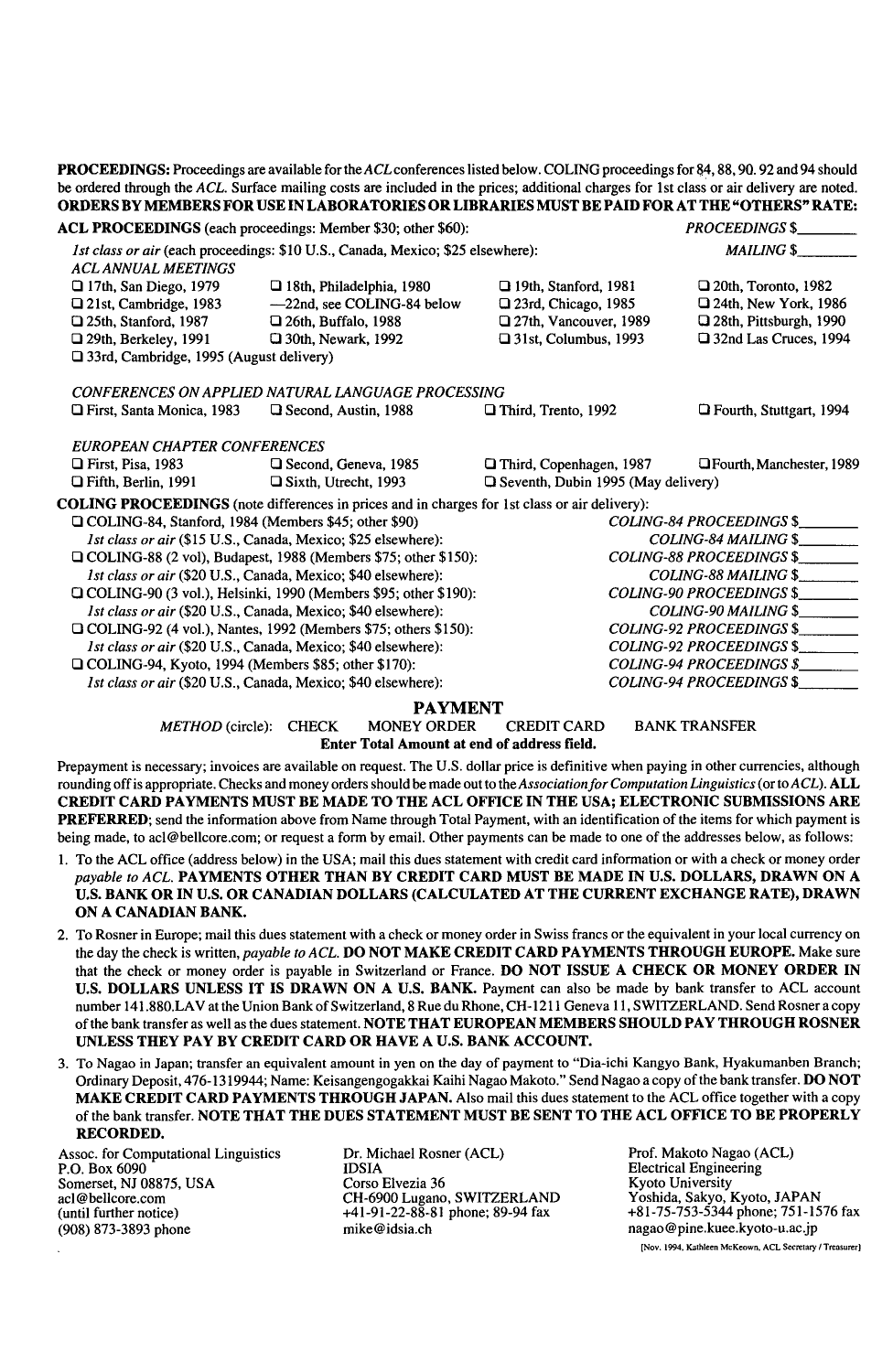# **Guidelines for Submissions**

Manuscripts for **Computational Linguistics** should be submitted on letter-size paper (8.5 by 11 inches, or A4), double-spaced throughout, including footnotes and references. The paper should begin with an informative abstract of approximately 150-250 words. Manuscripts must be written in English. Contact the editor regarding the possibility of electronic submission.

Submissions may be made in any of the following categories:

**Papers:** This category includes contributions that report significant new research results in computational linguistics or that provide critical reviews of the literature on a particular topic. The length of a paper depends on its content, but it is suggested that manuscripts be limited to forty double-spaced pages. That is the equivalent of thirty journal pages. Each paper is fully refereed, being read by at least two members of the editorial board and usually by an additional expert in the particular subject area. The submission of an article to CL for refereeing means that the author certifies the manuscript is not copyrighted; nor has it been published or submitted for publication to another refereed journal. If any version of the paper has appeared, or will appear, in a non-refereed publication, the details of such publication must be made known to the Editor at the time of submission. The final version of a paper tentatively accepted for publication must be accompanied by a Copyright Transfer Agreement signed by all of the authors or, in the case of a "work for hire," by the employer. This written transfer is necessary under the 1978 U.S. Copyright law.

**Letters to the Editor:** This category includes statements of opinion on issues relevant to the readership. The Editor and the editorial board will evaluate the appropriateness of these contributions for inclusion.

Five copies of papers or three copies of letters should be sent to:

Julia Hirschberg, CL Editor AT&T Bell Laboratories 600 Mountain Avenue, 2C-409 Murray Hill, NJ 07974, USA (+1 908) 582-7496; acl@research.att.com

**Squibs and Discussions:** This category includes short articles reporting technical results, discussions of results, algorithms, or new computational linguistic data or tools of interest to the journal readership.' Submissions should generally not exceed eight double-spaced pages and should be submitted to:

James Pustejovsky, CL Squibs and Discussions Co-Editor Brandeis University Computer Science Department Waltham, MA 02254, USA (+1 617) 736-2709; jamesp@cs.brandeis.edu

**Book Section:** Anyone interested in reviewing a book, or in suggesting a book for review, should contact the Book Review Editor; publishers may also submit copies of books for review directly to:

Graeme Hirst, CL Book Review Editor University of Toronto Department of Computer Science Toronto, CANADA M5S 1A4 (+1 416) 978-8747; gh@cs.toronto.edu

**The FINITE STRING:** Send (a) summaries of research in progress — of particular interest would be perspectives on the activities at a particular institution; (b) announcements of meetings of potential interest to the membership; and (c) personal notes (e.g., honors, moving, changes in status) to The FINITE STRING Editor. Time-sensitive material should be received by the first day of the second month of each quarter to appear in the next issue. Submissions (where possible in electronic form) should be sent to:

 $\lambda$ 

Ralph Weischedel, FINITE STRING Editor BBN Systems & Technologies 10 Moulton Street Cambridge, MA 02138, USA (+1 617) 873-3496; weischedel@bbn.com